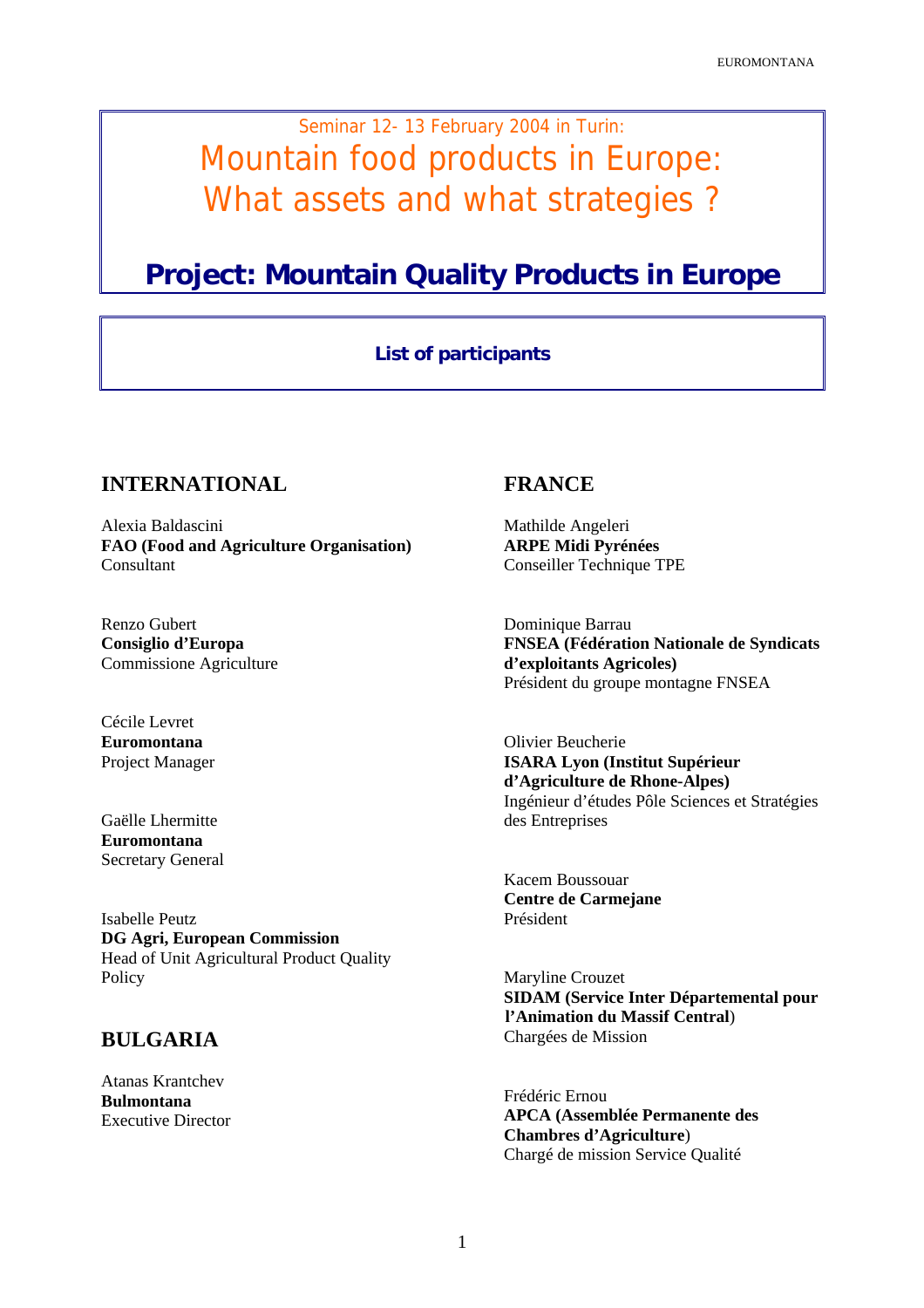Isabelle Guichard **SUAIA Pyrénées**  Chargée de mission Affaires Européennes

Emmanuel Mingasson **SUACI Alpes du Nord**  Chef de projet valorisation des produits

Marie-Lise Molinier **Ministère Français de l'Agriculture**  Chef du bureau des signes de qualité et de l'agriculture biologique

Thierry Percie du Sert **ARPE Midi Pyrénées**  Conseiller Technique Pyrénées

Bertil Sylvander **INRA UREQUA (Institut National de la Recherche Agronomique)**  Directeur de recherche

Claire Tarot **INRA UREQUA (Institut National de la Recherche Agronomique)**  Ingénieur

André Villalonga **MAAPAR/ Conseil Général du GREF**  Ingénieur général du GREF

#### **GREECE**

Isabelle Trinquelle **Centre Méditerranéen de l'Environnement**  Chargée de Projet

Angeliki Spatioti **AGROCERT (Organisation for the Inspection and Certification of Agricultural products )** 

#### **ITALY**

Gaetano Adelfio **IL TRALCIO /AGESS Direttore** 

Roberto Arru **Alpilat** 

Lorenzo Albry **Comunita Montana Valli Lanzo**  Funzione Resp. Servizio Agricoltura

Alberto Arossa **Slow Food**  Cordinatore per l'Italia progeeti Slow Food

Marco Bellion **Province of Turin**  Assesseur pour la montagne et l'Agriculture

Federico Bigaran **Province of Trento**  Head of P.A.T Phytosanitary Office

Rinaldo Bontempi **Conservatoire International des cuisines méditerranéennes**  Président

Mercedes Bresso **Province of Turin**  President

Valter Careglio **Ist.Prof. Agricoltura e Ambiente di Osasco**  Docente e ricercatore

Leopoldo Cassiba **Regione Piemonte** 

Gianni Comba **INOC**  Direttore

Elena Di Bella **Provincia di Torino**  Dirigente progettosviluppo e valorizzazione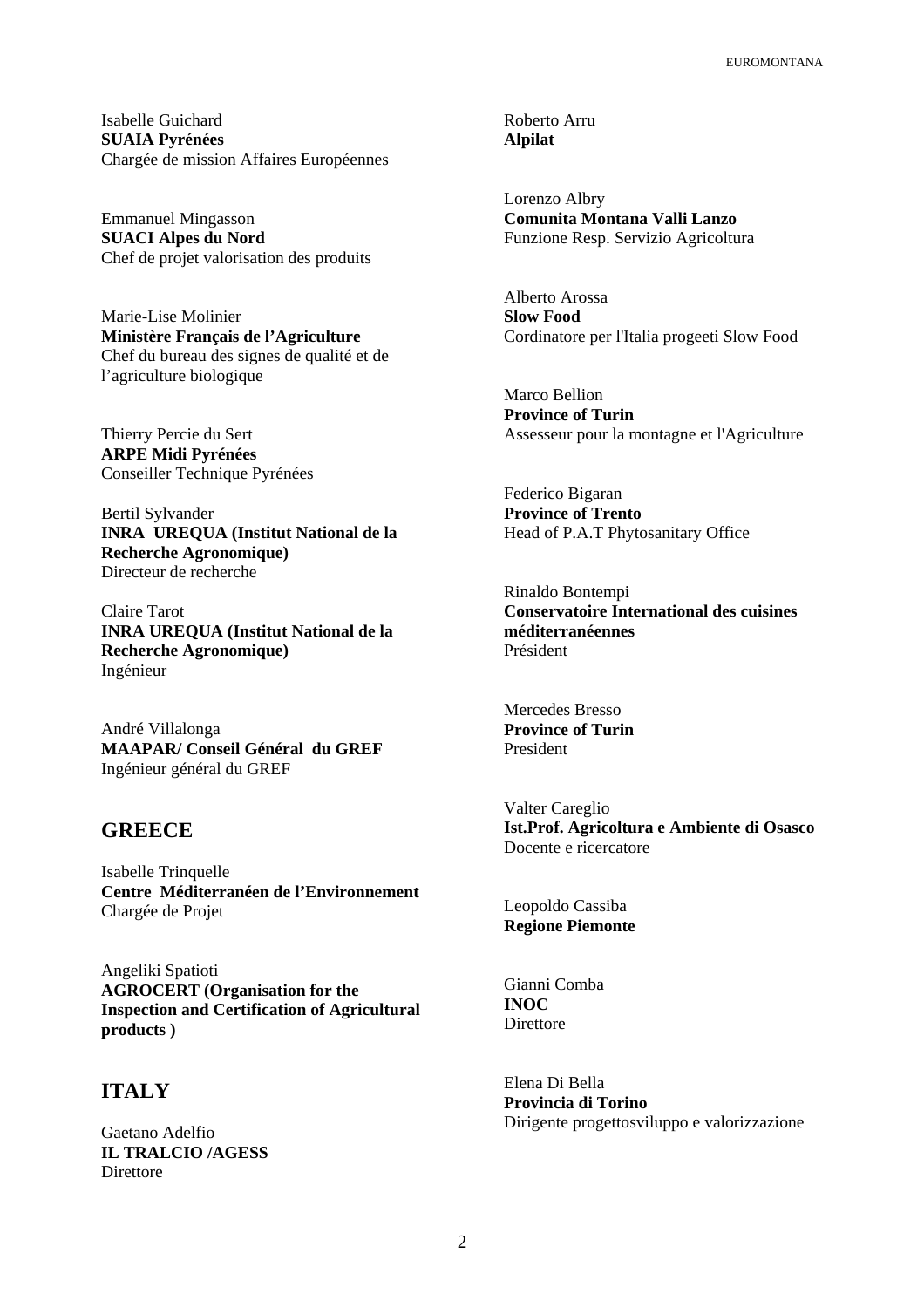Gian Antonio Battistel **AQA (Agenzia per la Garanzia della Qualita in Agricoltura)**  Coordinator of Certification and Research Unit

Amtomella Dorma **Turimont S.R.L.**  Aiuto Grestore

Antonio Ferrentino **Comunità Montana Bassa Val Susa** 

Sergio Grasso **INRM - Instituto Nazionale di Ricerca Scientifica e Technologica sulla Montagna**  Antropologo Alimentare

Antonio Grisolano **Comunita Montana valli Orco e Soana**  Tecnico Agrario

Teresio Delfino **Ministère Italien de la politique Agricole et Forestière**  Vice-ministre

Gianclaudio Magra **AGESS**  Direttore

Celeste Martina **Consorzio Pracatinat**  Presidente

Andrea Negri **CIA (Confédération Italienne des Agriculteurs)**  (Vice president d'Euromontana)

Mauro Parisio **Comunità Montana Bassa Val Susa** 

M. Rizzano **Comunità Montana Valle Sacra**  M. Rolando **Comunità Montana Valle Sacra** 

Fassi Spartaco **Comunita Montana val Pellice**  Responsabile attiutta produit

Guido Tallone **AGENFORM**  Responsabile sede ILC Moretta

Stefano Trione **INEA (Instituto Nazionale di Economia Agraria)** 

Gabriella Valler **Province of Trento**  Officer at European Affairs Division

Luca Vento **COOP - NOVA COOP**  Collaboratore

Giuseppe Zeppa **Ricercatore**  Universitata degli Studi di Torino

Boris Zobel **Consorzio Pracatinat**  Airettore

#### **NORWAY**

Karl Georg Hoyer **WNRI (Western Norway Research Institute**) Head of Research

#### **POLAND**

Beata Kupiec **University of Wales Bangor – Business Management School**  Lecturer